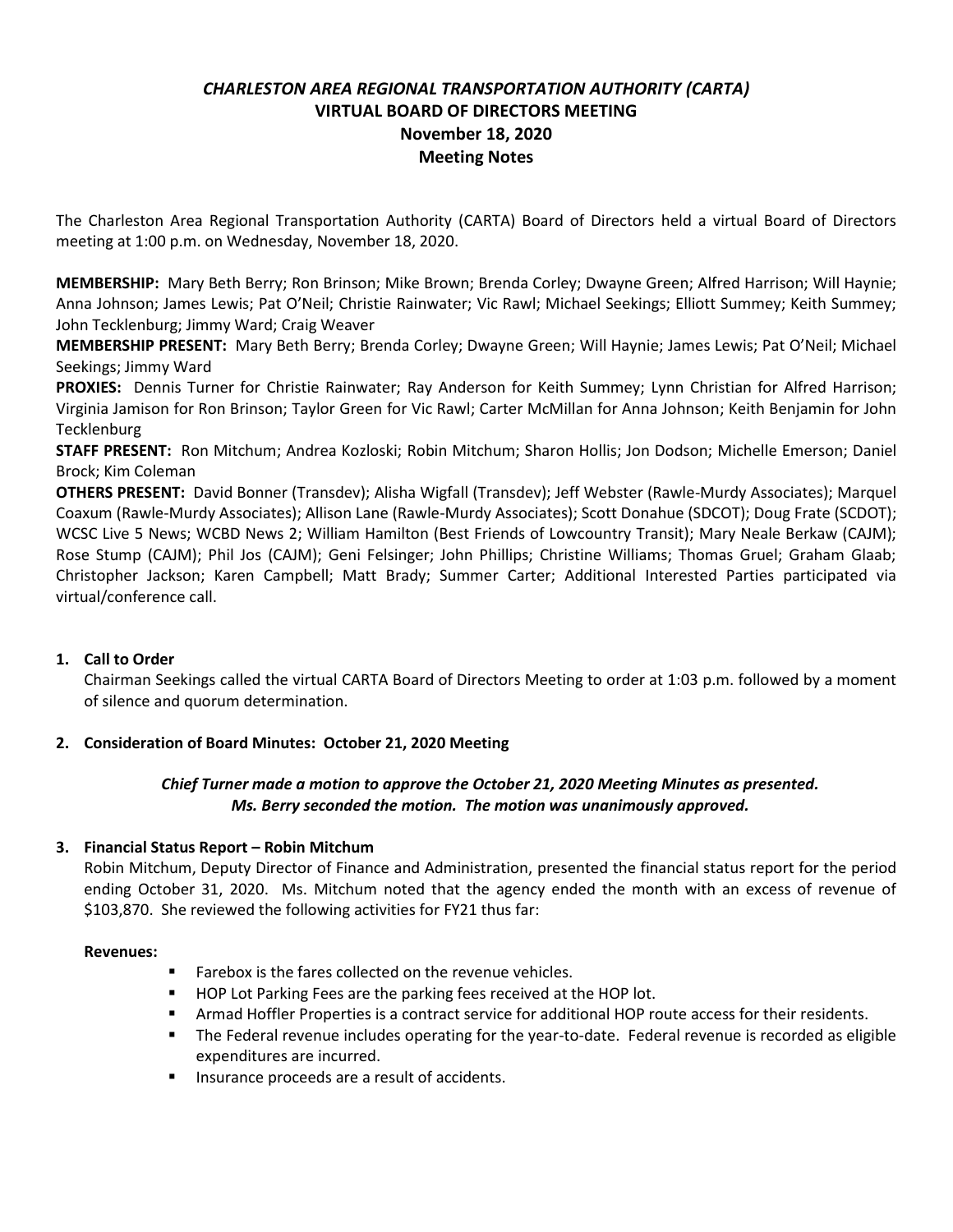## • **Expenditures:**

- Staff Salaries & Benefits include the cost of retiree insurance.
- Supplies include office and facility maintenance supplies.
- **•** Office Equipment Rental includes the quarterly postage meter rental fee, the cost of the portable toilet rental for the HOP lot and the monthly battery lease for the electric buses.
- Office Equipment Maintenance (OEM) includes the FY21 portion of the Swiftly Transit Time & Insights (through 6/28/2021), the FY21 portion of the Cradlepoint NetCloud Essentials for mobile routers and Zscaler internet security renewal (through 2/6/2021), in addition to other IT support.
- Rent includes the Ashley Phosphate Park & Ride lot, Dorchester Village Shopping Center Park & Ride lot, Leeds Avenue lot lease from SCE&G, SC Works Trident lease space and document storage.
- Communications is the cost of phone, internet and radio services at the facilities and on the buses.
- Utilities include electric and water at the SuperStop, Melnick Park & Ride, the Radio Shop at Leeds Avenue and the charging stations at Leeds Avenue.
- Custodial Services is the cost of janitorial services at the Melnick Park & Ride location and the SuperStop bus depot.
- Other Professional Services include pest control services and SuperStop security service.
- Shared Contract Services (IGA & Management) is the extensive services BCDCOG provides to CARTA.
- Money Transport is the cost of the armored guard service, Brinks, to pick up and transport cash deposits to the bank.
- Vehicle Maintenance is the cost to maintain the fleet.
- Operating Fees & Licenses include credit card transaction fees.
- Insurance includes the cost of liability insurance provided by the Insurance Reserve Fund. This is the FY21 portion of the 2020 renewal. The policy will renew in January.
- Interest is the interest accrued on the Melnick Park & Ride Loan.
- Non-Capitalized Assets include the purchase of additional driver and side shields on the buses.

# • **Capital Expenditures:**

- Rolling Stock is the purchase of two Alexander Dennis Enviro 200 buses.
- Bus Shelter Construction/Bench Installation is the purchase of one shelter.

Ms. Mitchum reviewed the HOP expenditures. As of October 31, 2020, total expenditures for the HOP program for FY21 is \$37,170. She addressed questions and comments. The Board received the Financial Status Report as information.

# **4. Shelter Installation Contract Renewal – Request for Approval – Ron Mitchum**

Ron Mitchum, Executive Director, presented the Shelter Installation Contract Renewal. He noted that CARTA is requesting approval to amend the Wildwood Contractors, Inc. Bus Shelter Installation contract for an additional year pursuant to the renewal terms outlined in the contract. The contract was awarded on December 12, 2017 for a term of two years with the option to renew for three consecutive one-year terms. This amendment will extend the contract through December 11, 2021. Mr. Mitchum addressed questions and comments.

# *Mayor O'Neil made a motion to approve the Shelter Installation Contract Renewal as presented. Mr. Anderson seconded the motion. The motion was unanimously approved.*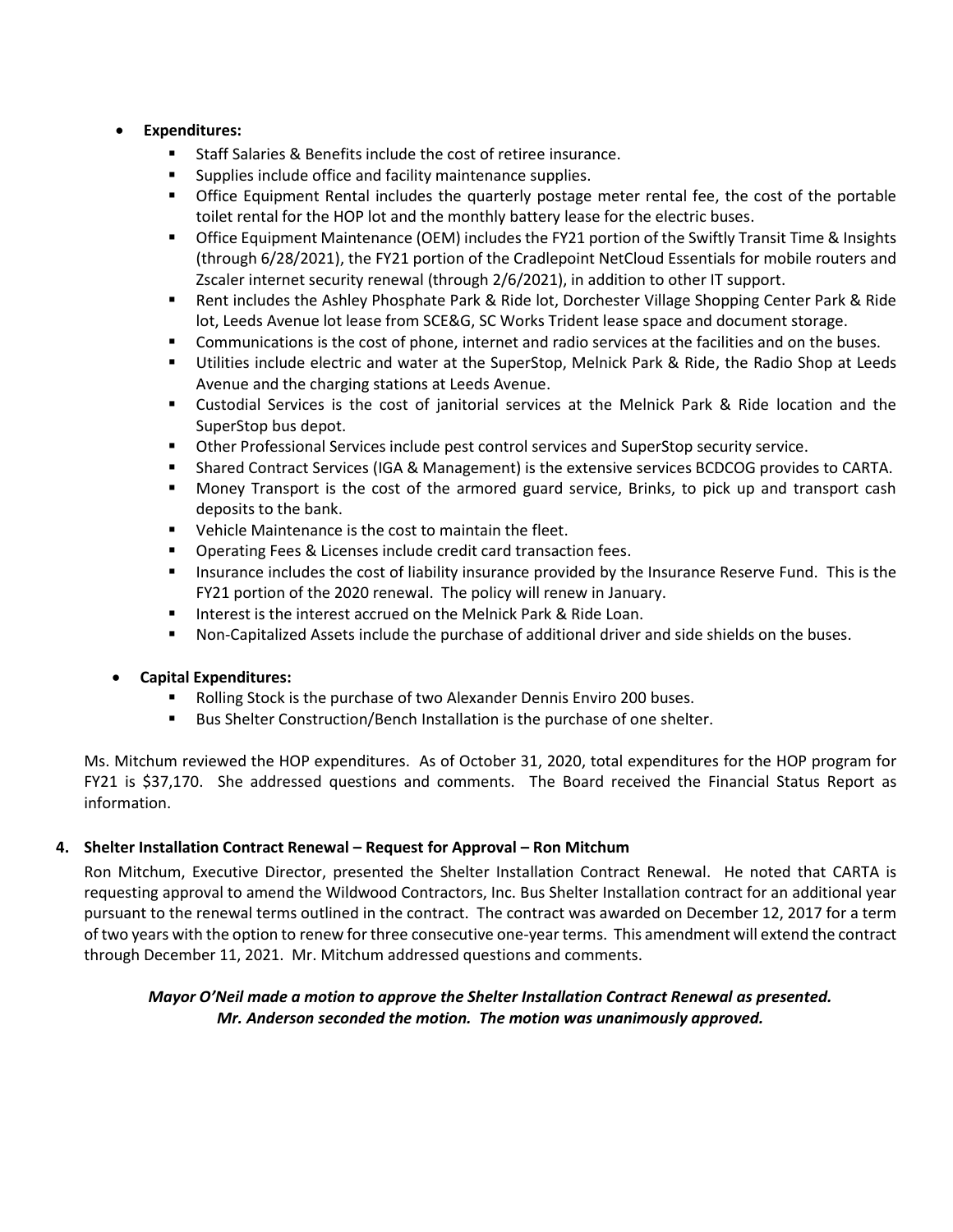#### **5. Bus Advertising Wrap Installation Contract Renewal – Request for Approval – Ron Mitchum**

Mr. Mitchum presented the Bus Advertising Wrap Installation Contract Renewal. He noted that CARTA is requesting approval to amend the Red Falcon Ink, LLC Bus Wrap and Shelter Advertising contract for an additional year pursuant to the renewal terms outlined in the contract. The contract was awarded as a one-year contract with four options to annually renew. This amendment will extend the contract through October 29, 2021. Mr. Mitchum addressed questions and comments.

## *Mr. Anderson made a motion to approve the Bus Advertising Wrap Installation Contract Renewal as presented. Mr. Green seconded the motion. The motion was unanimously approved.*

## **6. Lowcountry Rapid Transit Project Update – Sharon Hollis**

Sharon Hollis, Principal Planner, presented an update on the Lowcountry Rapid Transit (LCRT). She stated that the purpose of the LCRT is to provide premium, high-capacity bus rapid transit service. Ms. Hollis discussed the alignment development and refinement and explained the timeline for Phase 2 for Project Development over the next two years. She discussed the CIG program requirements and sensitivity training. Ms. Hollis discussed the bike/pedestrian facilities from Ingleside to Mt. Pleasant Street. She announced that the next steps through September 2021 are on schedule. Ms. Hollis addressed questions and comments. The Board received the LCRT update as information.

## **7. Route 31 Service Frequency Improvements – Jon Dodson**

Jon Dodson, Planner II, delivered an overview on Route 31 Service Frequency Improvements. Mr. Mitchum prefaced Mr. Dodson's overview by stating that the presentation will be for informational purposes and that a plan will be presented to the Board in January for consideration. Mr. Dodson stated that the goal for the service change is to increase ridership and provide additional community connections through increased frequency on the route Monday through Saturday. He explained that Route 31 serves Folly Road and downtown Charleston with major stops at Walmart, Charleston Visitors Center, MUSC, College of Charleston and by Sol Legare Road. Mr. Dodson discussed the background of Route 31, public outreach efforts and financial impacts. Mr. Dodson addressed questions and comments. The Board received the Route 31 Service Frequency Improvements overview as information.

#### **8. Transportation Network Company (TNC) Pilot Overview – Jon Dodson**

Mr. Dodson presented the Transportation Network Company overview. He stated that the goal for the TNC pilot is to provide better efficiency while serving seniors and Tel-A-Ride customers. Mr. Dodson noted that it is anticipated that the pilot will begin in January 2021 and will provide subsidized trips to those over 55 years old as well as qualified Tel-A-Ride customers in the peninsula traveling to or from the medical district or the nearby Publix. He explained that funding for the pilot would include \$101,000 from the reallocation of Route 204 funding as well as \$80,000 awarded as part of the Enhanced Mobility of Seniors and Individuals with Disabilities Program under Section 5310 of the FAST Act. Mr. Dodson noted that Route 204 operates Monday through Friday between 9:00 a.m. and 3:00 p.m., providing connections between the Charleston Visitors Center, MUSC, Calhoun Street, Canterbury House and Charleston City Market. He then addressed questions and comments. The Board received the Transportation Network Company Pilot overview as information.

#### **9. Ridership Report – Sharon Hollis**

Ms. Hollis presented the Ridership Report. She stated that ridership has steadily increased 159% from a low of 63,407 in April 2020 to a high of 164,165 in October 2020. Ridership year over year and month over month for October 2019 to 2020 is down 43%. DASH and HOP shuttles have seen the biggest drop in ridership followed by Express Routes with greater than 50% decline. Folly Road, St. Andrews, Montague Avenue have seen the smallest decline at less than 30% drop in ridership. Ms. Hollis also noted that Routes 10 (Rivers Avenue), 20 (King Street/Citadel), 32 (Northbridge) and